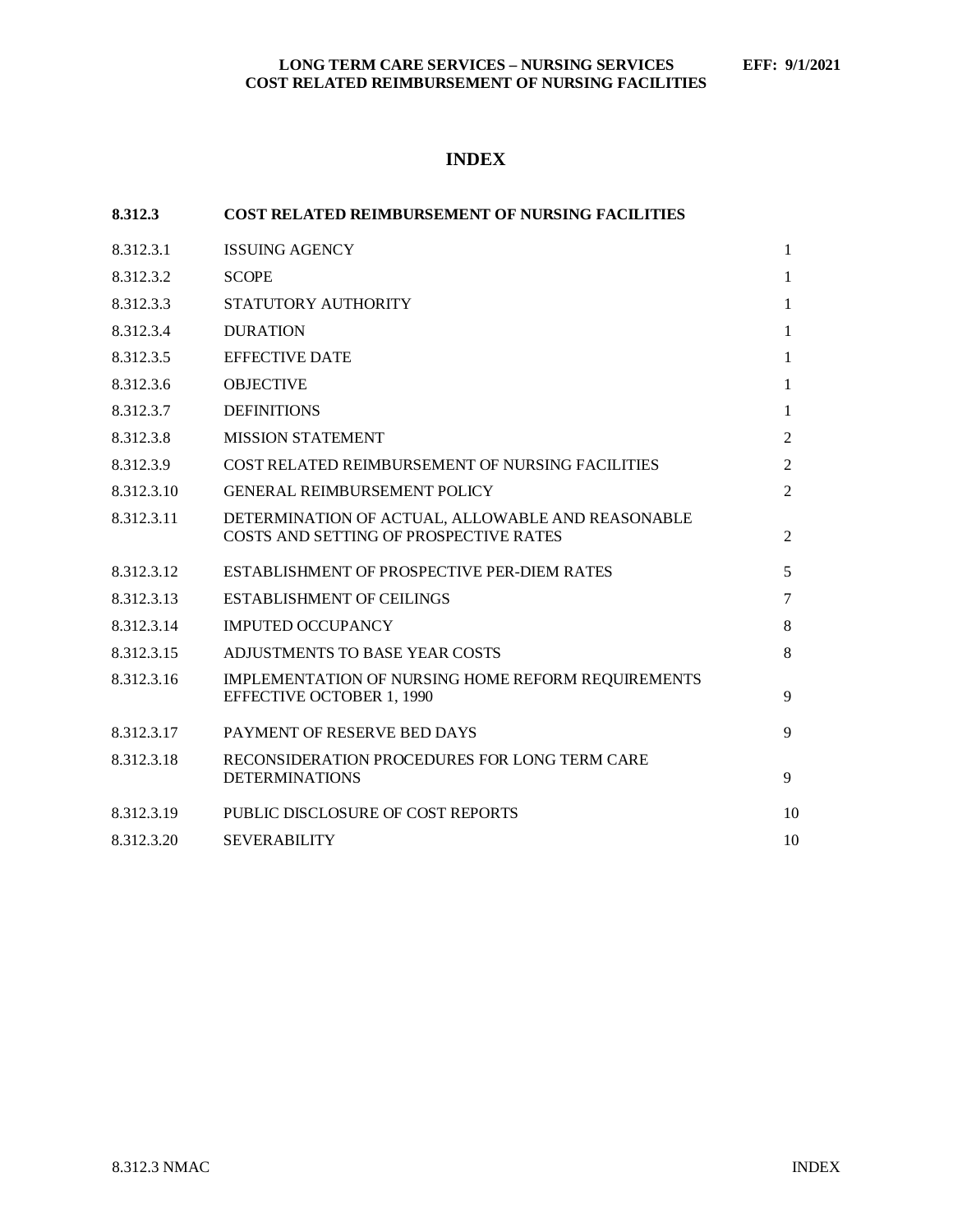#### **TITLE 8 SOCIAL SERVICES CHAPTER 312 LONG TERM CARE SERVICES - NURSING SERVICES PART 3 COST RELATED REIMBURSEMENT OF NURSING FACILITIES**

<span id="page-1-0"></span>**8.312.3.1 ISSUING AGENCY:** New Mexico Human Services Department. [8.312.3.1 NMAC - Rp, 8.312.3.1 NMAC, 9/1/2021]

<span id="page-1-1"></span>**8.312.3.2 SCOPE:** The rule applies to the general public. [8.312.3.2 NMAC - Rp, 8.312.3.2 NMAC, 9/1/2021]

<span id="page-1-2"></span>**8.312.3.3 STATUTORY AUTHORITY:** The New Mexico medicaid program is administered pursuant to regulations promulgated by the federal department of health and human services under Title XIX of the Social Security Act, as amended and by the state human services department pursuant to state statute. See Section 27-2-12 et seq., NMSA 1978.

[8.312.3.3 NMAC - Rp, 8.312.3.3 NMAC, 9/1/2021]

<span id="page-1-3"></span>**8.312.3.4 DURATION:** Permanent.

[8.312.3.4 NMAC - Rp, 8.312.3.4 NMAC, 9/1/2021]

<span id="page-1-4"></span>**8.312.3.5 EFFECTIVE DATE:** September 1, 2021, unless a later date is cited at the end of a section. [8.312.3.5 NMAC - Rp, 8.312.3.5 NMAC, 9/1/2021]

<span id="page-1-5"></span>**8.312.3.6 OBJECTIVE:** The objective of this rule is to provide policies for the service portion of the New Mexico medicaid program. These policies describe eligible providers, covered services, noncovered services, utilization review, and provider reimbursement. [8.312.3.6 NMAC - Rp, 8.312.3.6 NMAC, 9/1/2021]

# <span id="page-1-6"></span>**8.312.3.7 DEFINITIONS:**

**A. Accrual basis of accounting:** Under the accrual basis of accounting, revenue is recorded in the period when it is earned, regardless of when it is collected. The expenditures for expense and asset items are recorded in the period in which they are incurred, regardless of when they are paid.

**B. Allocable costs:** An item or group of items of cost chargeable to one or more objects, processes, or operations in accordance with cost responsibilities, benefits received, or other identifiable measure of application or consumption.

**C. Applicable credits:** Those receipts or types of transactions which offset or reduce expense items that are allocable to cost centers as direct or indirect costs. Typical examples of such transactions are: purchase discounts, rebates, or allowances; recoveries or indemnities on losses; sales of scrap or incidental services; adjustments of over-payments or erroneous charges; and other income items which serve to reduce costs. In some instances, the amounts received from the federal government to finance hospital activities or service operations should be treated as applicable credits.

**D. Cash basis of accounting:** Under the cash basis of accounting, revenues are recognized only when cash is received and expenditures for expense and asset items are not recorded until cash is disbursed for them.

**E. Charges:** The regular rates established by the provider for services rendered to both beneficiaries and to other paying patients whether inpatient or outpatient. The rate billed to the department shall be the usual and customary rate charged to all patients.<br> **F.** Closed facility: A f

**F. Closed facility:** A facility which has been either voluntarily or involuntarily terminated from participation in the medicaid program not to include termination for construction of a replacement facility.

**G. Cost center:** A division, department, or subdivision thereof, a group of services or employees or both, or any other unit or type of activity into which functions of an institution are divided for purposes of cost assignment and allocations.

**H. Cost finding:** A determination of the cost of services by the use of informal procedures, i.e., without employing the regular processes of cost accounting on a continuous or formal basis. It is the determination of the cost of an operation by the allocation of direct costs and the proration of indirect costs.

**I. Facility:** The actual physical structure in which services are provided.

**J. General service cost centers:** Those cost centers which are operated for the benefit of other general service areas as well as special or patient care departments. Examples of these are: housekeeping, laundry,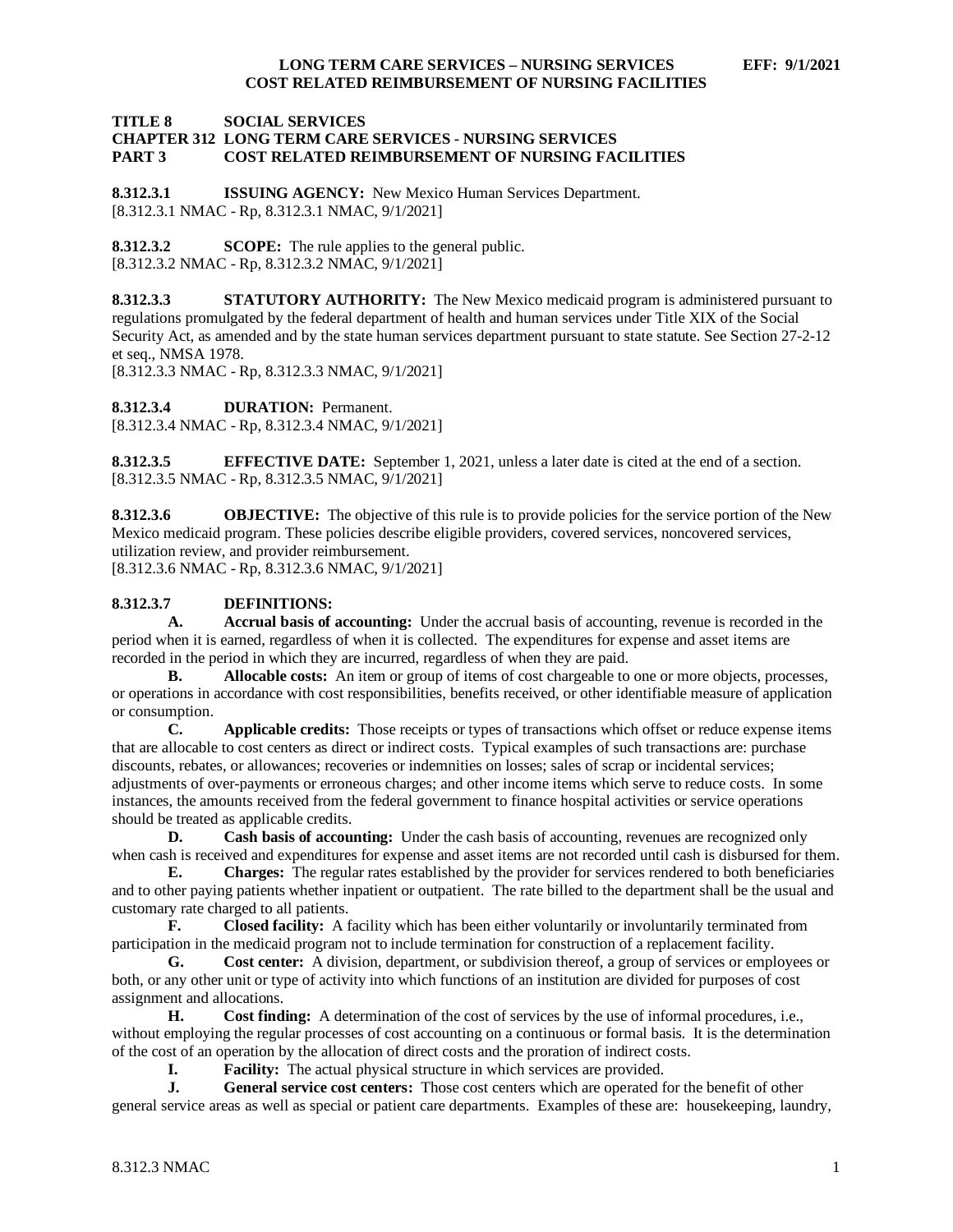dietary, operation of plant, maintenance of plant, etc. Costs incurred for these cost centers are allocated to other cost centers on the basis of services rendered.

**K. Governmental institution:** A provider of services owned and operated by a federal, state or local governmental agency.

**L. Imputed occupancy:** The level of occupancy attributed for the purpose of calculating the reimbursement rate.

**M. Inpatient cost centers:** Cost centers established to accumulate costs applicable to providing routine and ancillary services to inpatients for the purposes of cost assignment and allocation.<br>
N. Owner: The entity holding legal title to the facility.

**N. Owner:** The entity holding legal title to the facility.<br>**O. Provider:** The entity responsible for the provision of

**Provider:** The entity responsible for the provision of services. The provider must have entered into a valid agreement with the medicaid program for the provision of such services.

**P. RCC:** This is the ratio of charges to charges. The bases or charges used in the RCC formula vary as to the costs to be allocated. The ratios may be expressed as follows:

- **(1)** ratio of beneficiary charges to total charges on a departmental basis.
- **(2)** ratio of beneficiary charges for ancillary services to total charges for ancillary services.
- **(3)** ratio of total patient charges by patient care center to the total charges of all patient care

centers.

**Q. Related organization:** Organizations related to the provider by common ownership or control as defined by the provisions of the medicare provider reimbursement manual (HIM-15).

**R. Replaced facility:** The facility replaced by a replacement facility as defined above.<br> **Replacement facility:** A facility which replaces a facility that was participating in **r** 

**S. Replacement facility:** A facility which replaces a facility that was participating in medicaid on July 1, 1984, or whose construction received Section 1122 approval by July 1, 1984, and where the basic structure of the facility to be replaced is at least 25 years old and has been in continuous use as a skilled nursing or intermediate care facility for at least 25 years or which facility has been destroyed by catastrophic occurrence and rendered unusable and irreparable, or condemned by eminent domain.

**T. Special service cost centers:** Commonly referred to as ancillary cost centers. Such centers usually provide direct identifiable services to individual patients, and include departments such as the physical therapy and supply departments.

[8.312.3.7 NMAC - Rp, 8.312.3.7 NMAC, 9/1/2021]

<span id="page-2-0"></span>**8.312.3.8 MISSION STATEMENT:** To transform lives. Working with our partners, we design and deliver innovative, high quality health and human services that improve the security and promote independence for New Mexicans in their communities.

[8.312.3.8 NMAC - Rp, 8.312.3.8 NMAC, 9/1/2021]

<span id="page-2-1"></span>**8.312.3.9 COST RELATED REIMBURSEMENT OF NURSING FACILITIES:** The New Mexico Title XIX program makes reimbursement for appropriately licensed and certified nursing facility (NF) services as outlined in this material.

[8.312.3.9 NMAC - Rp, 8.312.3.9 NMAC, 9/1/2021]

<span id="page-2-2"></span>**8.312.3.10 GENERAL REIMBURSEMENT POLICY:** The human services department will reimburse nursing facilities (effective October 1, 1990, the skilled nursing facility/intermediate care facility SNF/ICF distinction is eliminated; see 8.312.3.16 NMAC) the lower of the following, effective July 1, 1984:

**A.** billed charges; and

**B.** the prospective rate as constrained by the ceilings (8.312.3.16 NMAC) established by the department as described in this plan.

[8.312.3.10 NMAC - Rp, 8.312.3.10 NMAC, 9/1/2021]

# <span id="page-2-3"></span>**8.312.3.11 DETERMINATION OF ACTUAL, ALLOWABLE AND REASONABLE COSTS AND SETTING OF PROSPECTIVE RATES:**

#### **A. Adequate cost data:**

**(1)** Providers receiving payment on the basis of reimbursable cost must provide adequate cost data based on financial and statistical records which can be verified by qualified auditors. The cost data must be based on an approved method of cost finding and on the accrual basis of accounting. However, where governmental institutions operate on a cash basis of accounting, cost data on this basis will be acceptable, subject to appropriate treatment of capital expenditures.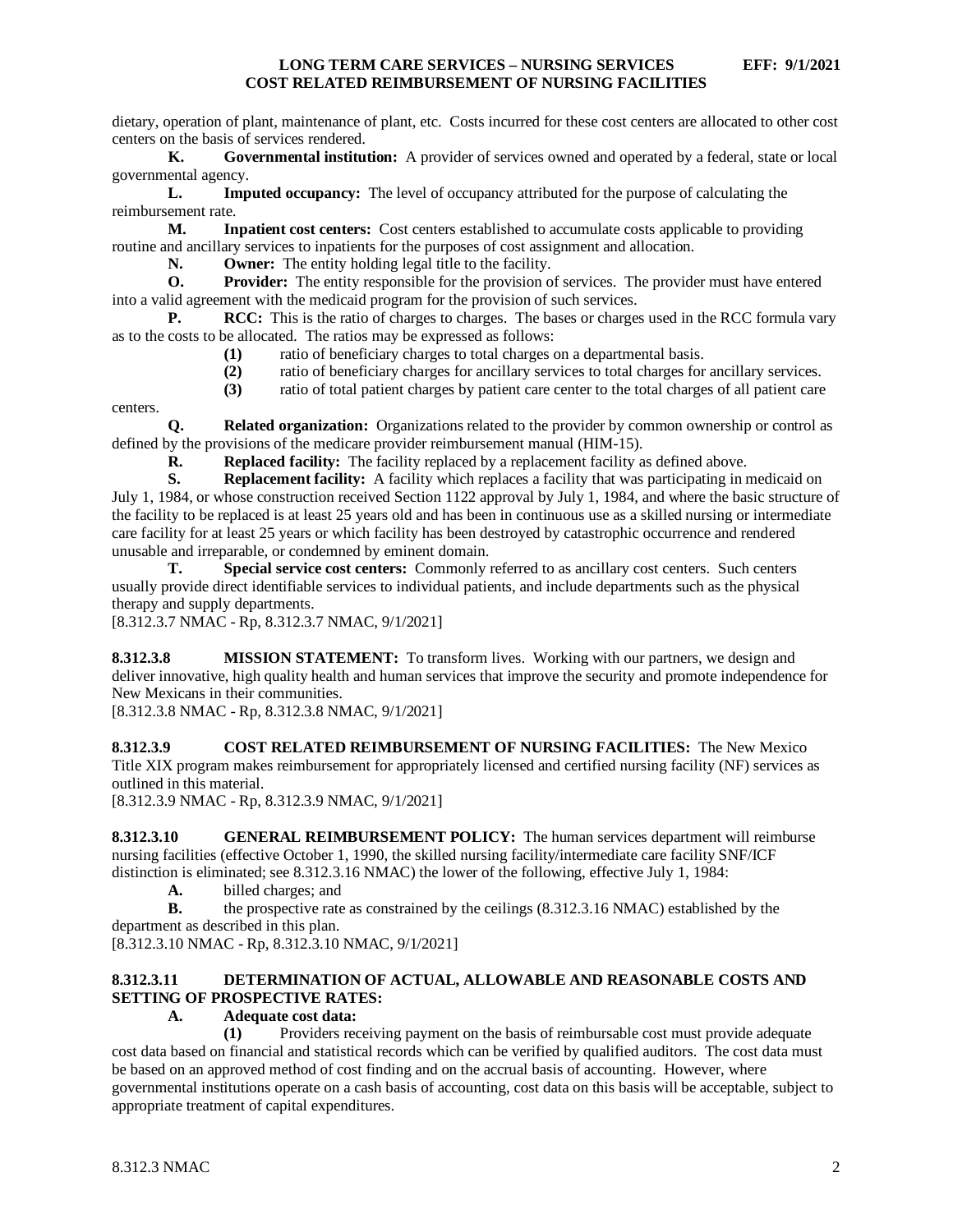**(2) Cost finding:** The cost finding method to be used by NF providers will be the step-down method. This method recognizes that services rendered by certain non-revenue-producing departments or centers are utilized by certain other non-revenue-producing centers. All costs of non-revenue-producing centers are allocated to all centers which they serve, regardless of whether or not these centers produce revenue. The cost of the non-revenue-producing center serving the greatest number of other centers, while receiving benefits from the least number of centers, is apportioned first. Following the apportionment of the cost of the non-revenue-producing center, that center will be considered "closed" and no further costs will be apportioned to it. This applies even though it may have received some service from a center whose cost is apportioned later. Generally when two centers render services to an equal number, that center which has the greater amount of expense will be allocated first.

**B. Reporting year:** For the purpose of determining a prospective per diem rate related to cost for NF services, the reporting year is the provider's fiscal year. The provider will submit a cost report each year.

**C. Cost reporting:** At the end of each fiscal year the provider will provide to the state agency or its audit agent an itemized list of allowable cost (financial and statistical report) on the N.M. Title XIX cost reporting form. This itemized list must be submitted within 150 days after the close of the provider's cost reporting year. Failure to file a report within the 150-day limit will result in termination of Title XIX payments. In the case of a change of ownership the previous provider must file a final cost report as of the date of the change of ownership in accordance with reporting requirements specified in this plan. The department will withhold the last month's payment to the previous provider as security against any outstanding obligations to the department. The provider must notify the department 60 days prior to any change in ownership.

**D. Retention of records:**

**(1)** Each NF provider shall maintain financial and statistical records of the period covered by such cost report for a period of 10 years following the date of submittal of the New Mexico Title XIX cost report to the state agency. These records must be accurate and in sufficient detail to substantiate the cost data reported. The provider shall make such records available upon demand to representatives of the state agency, the state audit agent, or the department of health and human services.

**(2)** The state agency or its audit agent will retain all cost reports submitted by providers for a period of 10 years following the date of final settlement of such reports.

**E. Audits:** Audits will be performed in accordance with 42 CFR 447.202.

**(1) Desk audit:** Each cost report submitted will be subjected to a comprehensive desk audit by the state audit agent. This desk audit is for the purpose of analyzing the cost report. After each desk audit is performed, the audit agent will submit a complete report of the desk review to the state agency.

**(2) Field audit:** Field audits will be performed on all providers at least once every three years. The purpose of the field audit of the provider's financial and statistical records is to verify that the data submitted on the cost report are in fact accurate, complete and reasonable. The field audits are conducted in accordance with generally accepted auditing standards and of sufficient scope to determine that only proper items of cost applicable to the service furnished were included in the provider's calculation of its cost and to determine whether the expenses attributable to such proper items of cost were accurately determined and reasonable. After each field audit is performed, the audit agent will submit a complete report of the audit to the state agency. This report will meet generally accepted auditing standards and shall declare the auditor's opinion as to whether, in all material respects, the costs reported by the provider are allowable, accurate and reasonable in accordance with the state plan. These audit reports will be retained by the state agency for a period of not less than three years from the date of final settlement of such reports.

**F. Overpayments:** All overpayments found in audits will be accounted for on the HCFA-64 report to health and human services (HHS) no later than the second quarter following the quarter in which found.

**G. Allowable costs:** The following identifies costs that are allowable in the determination of a provider's actual, allowable and reasonable costs. All costs are subject to all other terms stated in HIM-15 that are not modified by these regulations.

**(1) Cost of meeting certification standards:** These will include all items of expense that the provider must incur under:

- **(a)** 42 CFR 442;
- **(b)** Sections 1861(j) and 1902(a)(28) of the Social Security Act;
- **(c)** standards included in 42 CFR 431.610; and

**(d)** cost incurred to meet requirements for licensing under state law which are necessary for providing NF service.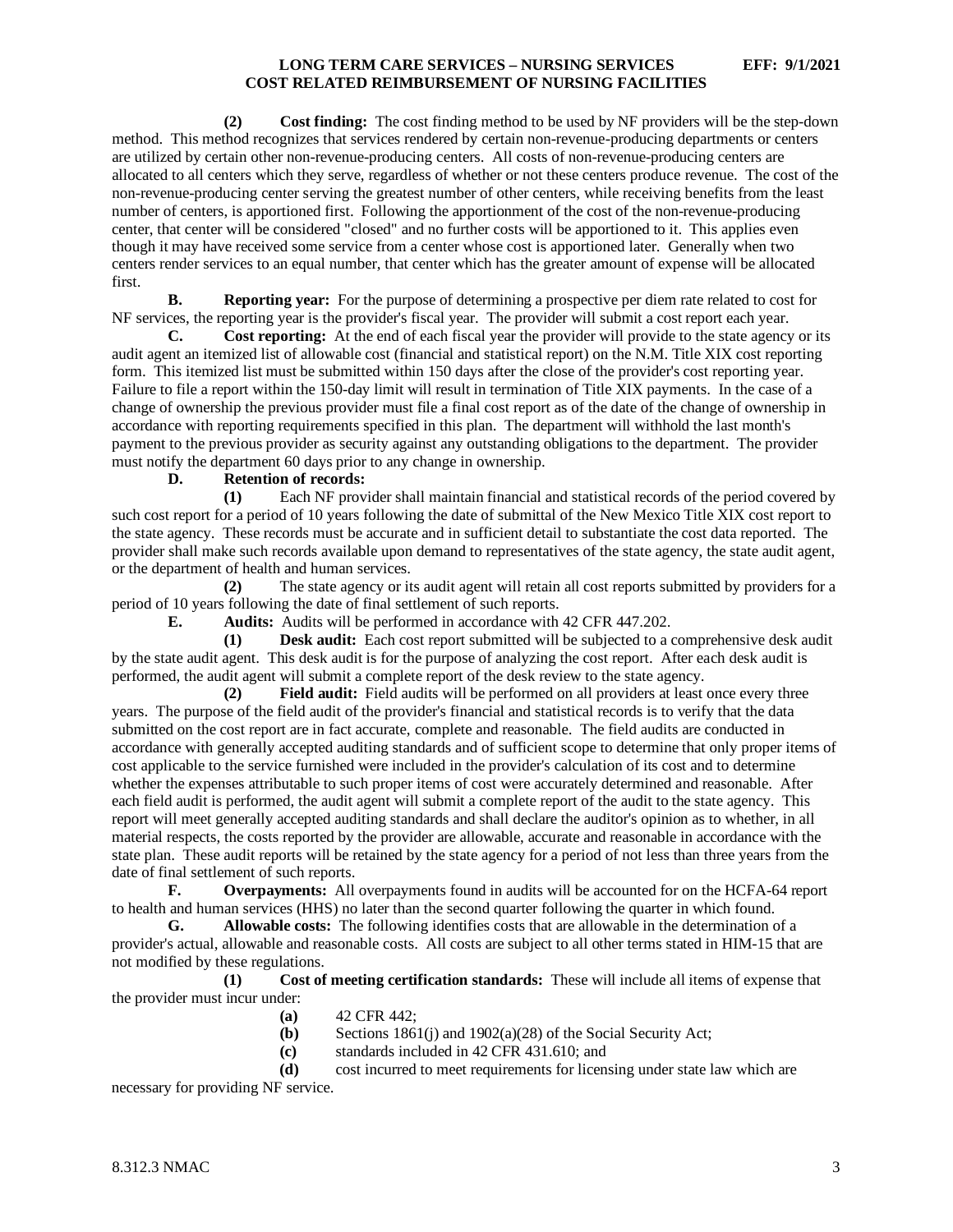**(2) Costs of routine services:** Allowable costs shall include all items of expense that providers incur to provide routine services, known as operating costs. Operating costs include such things as:

- **(a)** regular room;
- **(b)** dietary and nursing services;
- **(c)** medical and surgical supplies (including syringes, catheters; ileostomy, and

colostomy supplies);

**(d)** use of equipment and facilities;

**(e)** general services, including administration of oxygen and related medications, hand feeding, incontinency care, tray service and enemas;

**(f)** items furnished routinely and relatively uniform to all patients, such as patient gowns, water pitchers, basins and bed pans;

**(g)** items stocked at nursing stations or on the floor in gross supply and distributed or used individually in small quantities, such as alcohol and body rubs, applicators, cotton balls, bandaids, laxatives and fecal softeners, aspirin, antacids, over-the-counter (OTC) ointments, and tongue depressors;

**(h)** items which are used by individual patients but which are reusable and expected to be available, such as ice bags, bed rails, canes, crutches, walkers, wheelchairs, traction equipment, and other durable equipment;

**(i)** special dietary supplements used for tube feeding or oral feeding even if

prescribed by a physician;

**(j)** laundry services including basic personal laundry;

**(k)** the department will make payment directly to the medical equipment provider in accordance with procedures outlined in 8.324.5 NMAC, *Durable Medical Equipment and Medical Supplies*, and subject to the limitations on rental payments contained in that section; and

**(l)** managerial, administrative, professional, and other services related to the providers operation and rendered in connection with patient care.

**(3) Facility costs**, for purpose of specific limitations included in this plan, include only depreciation, lease costs, and long-term interest.

**(a)** Depreciation is the systematic distribution of the cost or other basis of tangible assets, less salvage value, over the estimated useful life of the assets.

**(i)** The basis for depreciation is the historical cost of purchased assets or the fair market value at the time of donation for donated assets.

asset for use.

**(ii)** Historical cost is the actual cost incurred in acquiring and preparing an

**(iii)** Fair market value is the price for which an asset would have been purchased on the date of acquisition in an arms-length transaction between an informed buyer and seller, neither being under any compulsion to buy or sell. Fair market value shall be determined by a qualified appraiser who is a registered member of the American institute of real estate appraisers (MAI) and who is acceptable to the department.

**(iv)** In determining the historical cost of assets where an on-going facility is purchased, the provisions of medicare provider reimbursement manual (HIM-15), Section 104.14 will apply.

**(v)** Depreciation will be calculated using the straight-line method and estimated useful lives approximating the guidelines published in American hospital association chart of accounts for hospitals.

**(b)** Long-term interest is the cost incurred for the use of borrowed funds for capital purposes, such as the acquisition of facility, equipment, improvements, etc., where the original term of the loan is more than one year.

**(c)** Lease term will be considered a minimum of five years for purposes of determining allowable lease costs.

**(4) Gains and losses on disposition:** Gains or losses on the disposition of depreciable assets used in the program are calculated in accordance with Section 130 and 132 of HIM-15. Disposition of a provider's depreciable assets which effectively terminates its participation in the program shall include the sale, lease or other disposition of a facility to another entity whether or not that entity becomes a participant in the program. The amount of gain on the disposition of depreciable assets will be subject to recapture as allowed by HIM-15.

**(5)** Depreciation, interest, lease costs, or other costs are subject to the limitations stated in Section 2422 of HIM-15 regarding approval of capital expenditures in accordance with Section 1122 of the Social Security Act.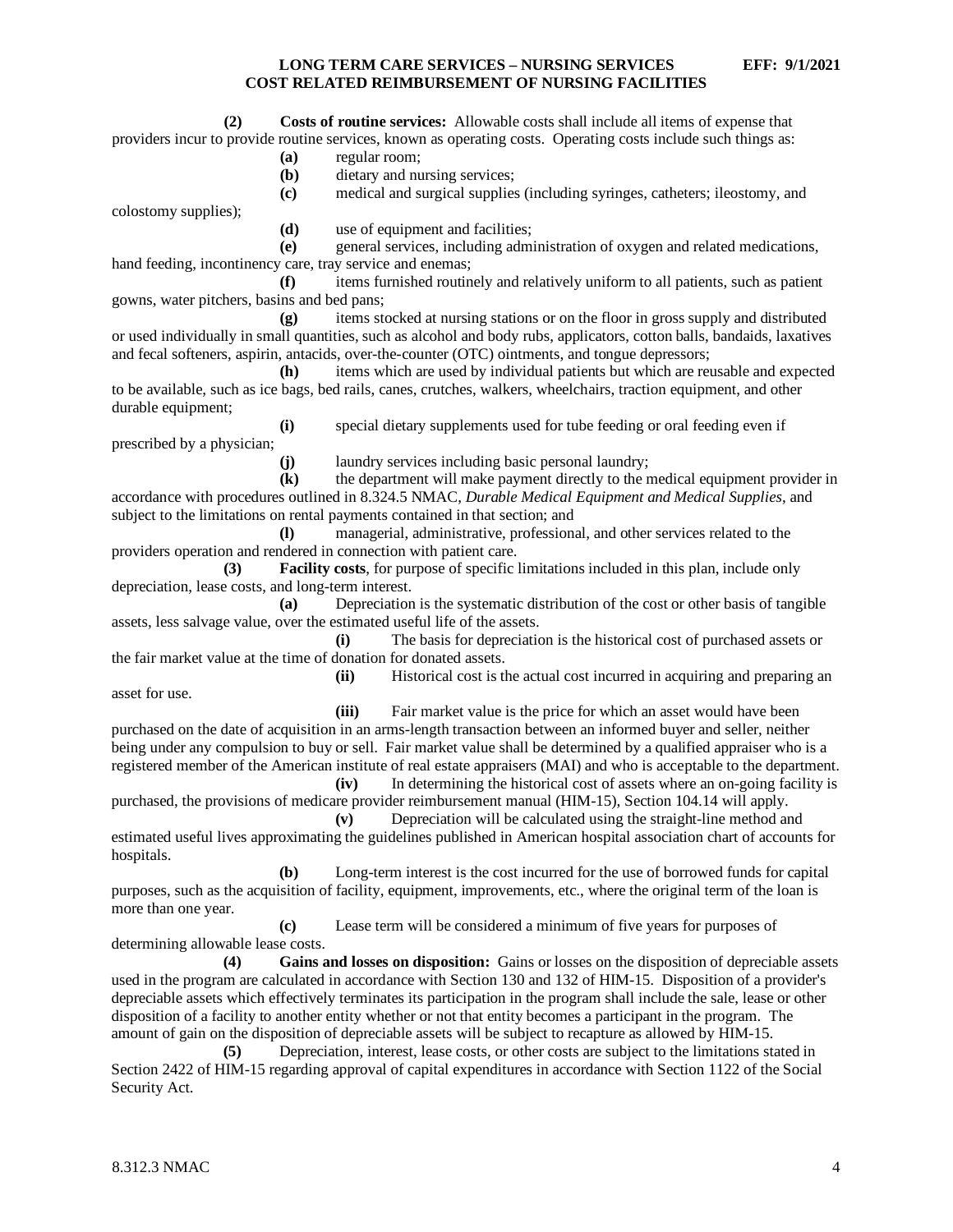**(6)** Facility costs are subject to all other terms stated in HIM-15 that are not modified by

these regulations.

#### **H. Non-allowable costs:**

**(1)** bad debts, charity, and courtesy allowances: bad debts on non-Title XIX program patients and charity and courtesy allowances shall not be included in allowable costs;

**(2)** purchases from related organizations: cost applicable to services, facilities, and supplies furnished to a provider by organizations related to the provider by common ownership or control shall not exceed the lower of the cost to the related organization or the price of comparable services, facilities or supplies purchased elsewhere; providers shall identify such related organizations and costs in the state's cost reports;

- **(3)** return on equity capital;
- **(4)** other cost and expense items identified as unallowable in HIM-15;
- **(5)** interest paid on overpayments as per 8.302.2 NMAC, *Billing for Medicaid Services*; and
- **(6)** any civil monetary penalties levied in connection to intermediate sanctions, licensure,

certification, or fraud regulations.

[8.312.3.11 NMAC - Rp, 8.312.3.11 NMAC, 9/1/2021]

<span id="page-5-0"></span>**8.312.3.12 ESTABLISHMENT OF PROSPECTIVE PER-DIEM RATES:** Prospective per diem rates will be established as follows and will be the lower of the amount calculated using the following formulas, or the ceiling:

**A. Base year:** Rebasing of the prospective per diem rate will take place every three years. Therefore, the operating years under this plan will be known as year one, year two and year three. Because rebasing is done every three years, operating year four will again become year one, etc. Cost incurred, reported, audited or desk reviewed for the provider's last fiscal year which falls in the calendar year prior to year one will be used to rebase the prospective per-diem rate. Rebasing of costs in excess of one hundred and ten percent of the previous year's audited cost per diem times the index (as described further on in these regulations) will not be recognized for calculation of the base year costs. For implementation year one (effective July 1, 1984) the base year is the provider's last available audited cost report prior to January 1, 1984. Rebasing will occur out of cycle for rates effective January 1, 1996, using the provider's FYE 1994 audited cost reports. The rate period January 1, 1996, through June 30, 1996, will be considered year one. The rate period July 1, 1996, through June 30, 1997, will be considered year two, and the rate period July 1, 1997, through June 30, 1998, will be considered year three. The rebasing cycle will resume for rates effective July 1, 1998, and continue as described in the first paragraph of this section. Pursuant to budget availability, any changes to reimbursement, including the decision to rebase rates will be at the department's discretion.

**B.** Inflation factor to recognize economic conditions and trends during the time period covered by the provider's prospective per diem rate:

**(1)** Pursuant to budget availability and at the department's discretion, an inflation factor may be used to recognize economic conditions and trends. A notice will be sent out every July informing each provider that a:

**(a)** MBI will or will not be authorized; and

**(b)** the percentage increase if the MBI is authorized.

**(2)** If utilized, the index used to determine the inflation factor will be the center for medicare and medicaid services (CMS) market basket index (MBI) or a percentage up to the MBI.

**(3)** Each provider's operating costs will be indexed up to a common point of 12/31 for the base year, and then indexed to a mid-year point of 12/31 for operating year one, if applicable. For out-of-cycle rebasing occurring for rates effective January 1, 1996, through June 30, 1996, the mid-year point for indexing in operating year one will be 3/31.

**(4)** The inflation factor for the period July 1, 1996, through June 30, 1997, will be the percentage change in the (MBI) for the previous year plus two percentage points.

**C. Incentives to reduce increases in costs:** As an incentive to reduce the increases in the costs of operation, the department will share with the provider in accordance with the following formula, the savings below the operating cost ceiling in effect during the state's fiscal year.

 $I = [1/2(M - N)] \leq $2.00$ 

where

 $M =$  current operating cost ceiling per diem

N - allowable operating per diem rate based on the base year's cost report

 $I =$  allowable incentive per diem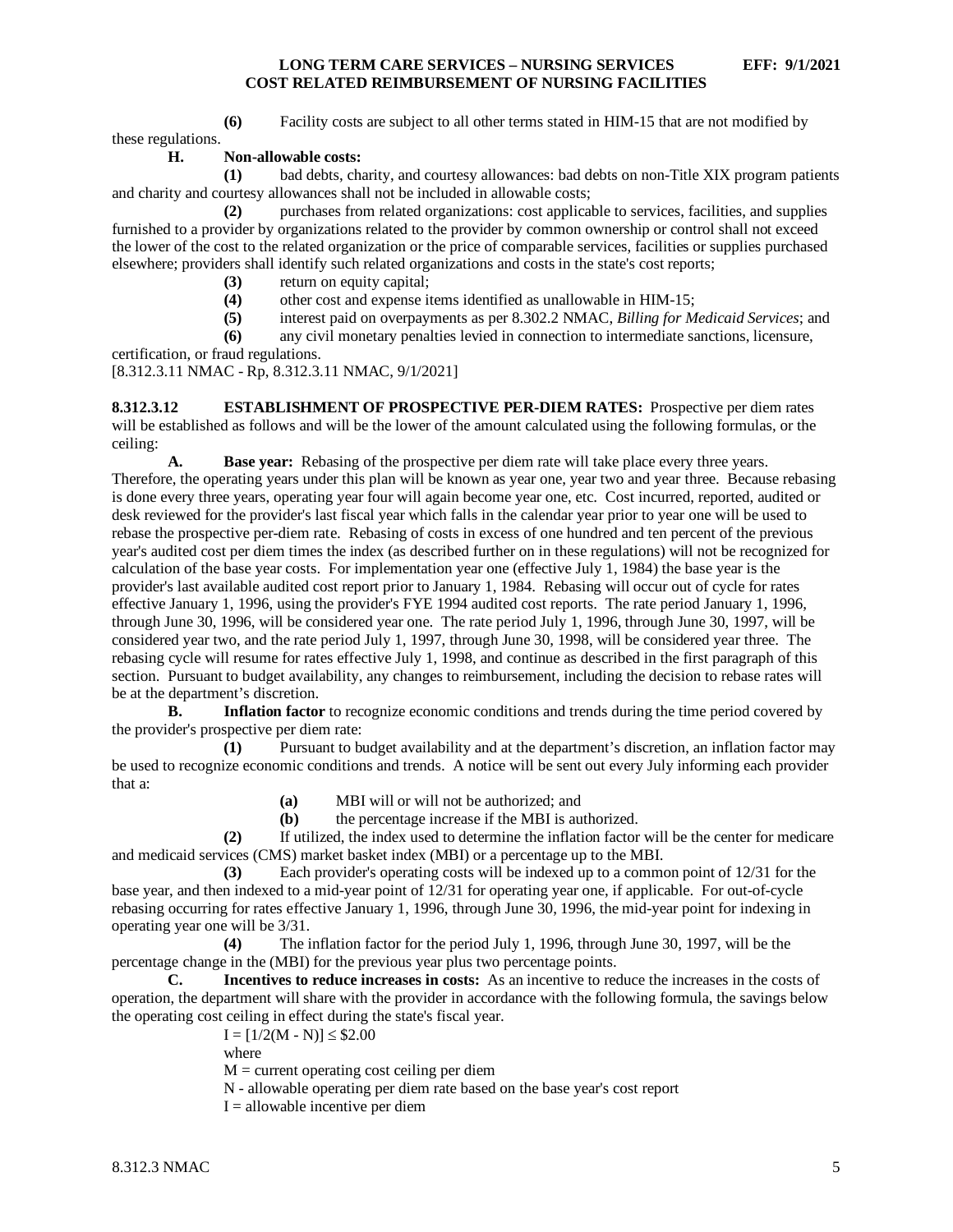**D. Calculation of the prospective per-diem rate:** The following formulas are used to determine the prospective per diem rate:

#### **YEAR ONE**

 $PR = BYOC x (1 + \Delta MBI) + I + FC$ where

PR = prospective per diem rate

BYOC = allowable base year operating costs as described in A above, and indexed as described in

B above.

 $NHI =$  the change in the MBI as described in B above  $I =$  allowable incentive per diem FC = allowable facility costs per diem **YEARS TWO and THREE**

 $PR = (OP + I)x (1 + \Lambda MBI) + FC$ 

where

PR = prospective per-diem rate

OP= allowable operating costs per diem

 $I =$  allowable incentive per diem

 $NHI =$  the change in the MBI as described in B above

FC = allowable facility costs per diem

**E. Effective dates of prospective rates:** Rates are effective July 1 of each year for each facility.

**F. Calculation of rates for existing providers** that do not have 1983 actuals, and for newly constructed facilities entering the program after July 1, 1984.

**(1)** For existing and for newly constructed facilities entering the program that do not have 1983 actuals, the provider's interim prospective per-diem rate will become the sum of:

- **(a)** the applicable facility cost ceiling; and
- **(b)** the operating cost ceiling.

**(2)** After six months of operation or at the provider's fiscal year end, whichever comes later, the provider will submit a completed cost report. This will be audited to determine the actual operating and facility cost, and retroactive settlement will take place. The provider's prospective per-diem rate will then become the sum of:

**(a)** the lower of allowable facility costs or the applicable facility cost ceiling; and

**(b)** the lower of allowable operating costs or the operating cost ceiling.

**(3)** Such providers will not be eligible for incentive payments until the next operating year

# one, after rebasing.

**G. Changes of provider by sale of an existing facility:**

**(1)** When a change of ownership occurs, the provider's prospective per-diem rate will become the sum of:

**(a)** the lower of allowable facility costs determined by using the medicare principles of reimbursement, or the facility cost ceiling; and

**(b)** the operating cost established for the previous owner/operator, or the median of operating costs for its category, whichever is higher.

**(2)** Such providers will not be eligible for incentive payments until the next operating year one, after rebasing.

#### **H. Changes of provider by lease of an existing facility:**

**(1)** When a change of ownership occurs, the provider's prospective per-diem rate will become the sum of:

**(a)** the lower of allowable facility costs or the facility cost ceiling, as defined by this plan; and

**(b)** the operating cost established for the previous owner/operator, or the median of operating costs for its category, whichever is higher.

**(2)** Such providers will not be eligible for incentive payments until the next operating year one, after rebasing.

**I. Sale/leaseback of an existing facility:** When a sale/leaseback of an existing facility occurs, the provider's prospective rate will remain the same as before the transaction.

**J. Replacement of an existing facility:** When an existing facility is replaced, the provider's prospective rate will become the sum of: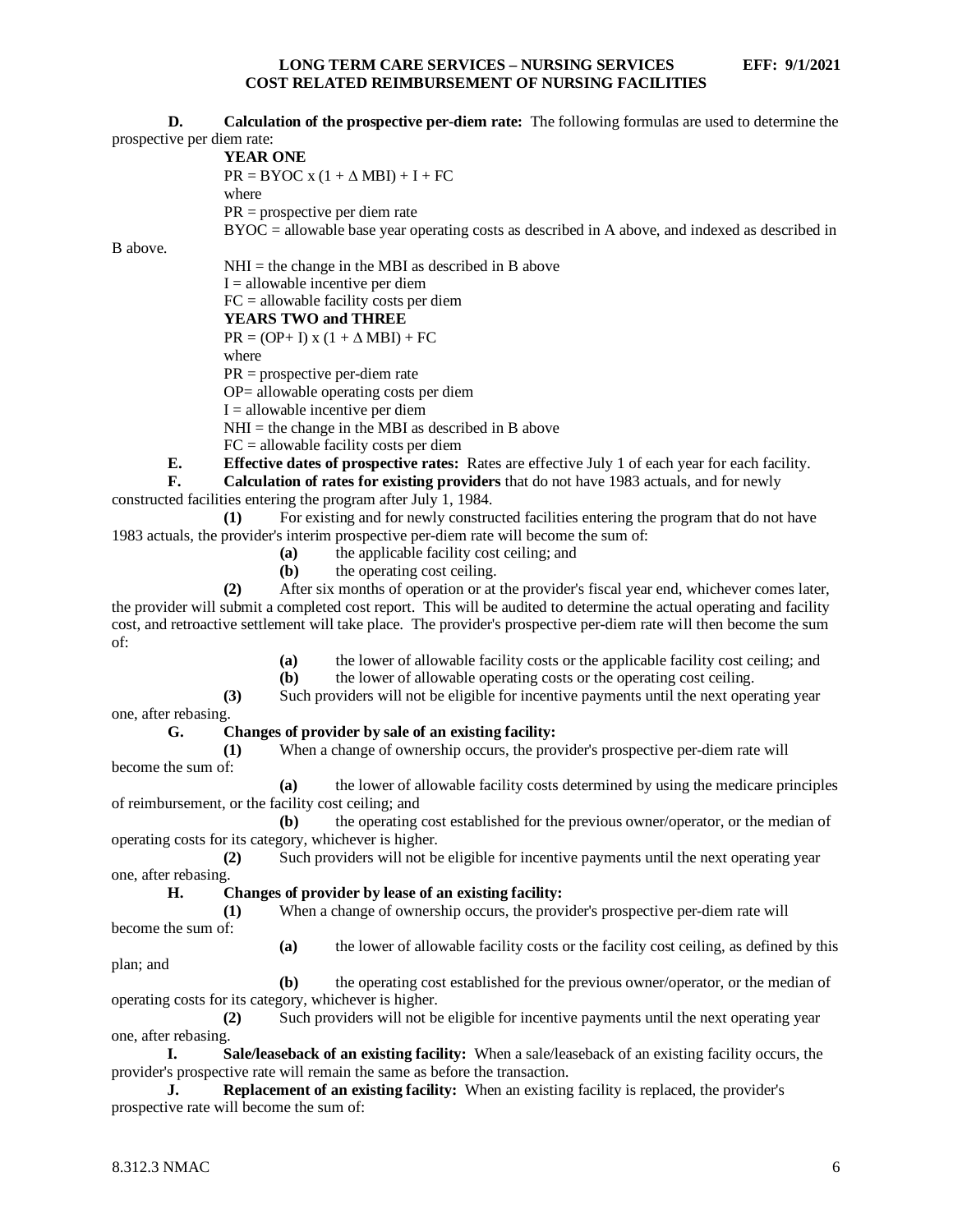**(1)** the lower of allowable facility costs or the facility cost ceiling as defined by this plan; and

**(2)** the operating cost plus incentive payment paid to the provider prior to the construction of

the replacement facility.

# **K. Replaced facility re-entering the medicaid program:**

**(1)** When a facility is replaced by a replacement facility and the replaced facility re-enters the medicaid program either under the same ownership or under different ownership, the provider's prospective rate will become the sum of:

**(a)** the median operating cost for its category; and **(b)** the lower of allowable facility costs or the appl

**(b)** the lower of allowable facility costs or the applicable facility cost ceiling.

**(2)** Such providers will not be eligible for incentive payments until the next operating year

one, after rebasing.

# **L. Closed facility re-entering the medicaid program:**

**(1)** When a facility has been closed and re-enters the medicaid program under new ownership, it shall be considered a change of ownership and either Subsection G or Subsection H, whichever is applicable, will apply.

**(2)** When a facility has been closed and re-enters the medicaid program under the same ownership within 12 months of closure, the provider's prospective rate will be the same as prior to the closing. **(3)** When a facility has been closed and re-enters the medicaid program under the same

ownership more than 12 months after closure, the provider's prospective rate will be the sum of:

**(a)** the median operating cost for its category; and

**(b)** the lower of allowable facility costs or the applicable facility cost ceiling.

**(4)** Providers of such facilities will not be eligible for incentive payments until the next

operating year one, after rebasing.

[8.312.3.12 NMAC - Rp, 8.312.3.12 NMAC, 9/1/2021]

<span id="page-7-0"></span>**8.312.3.13 ESTABLISHMENT OF CEILINGS:** The following categories are used to establish ceilings for calculating prospective per diem rates: 1) state-owned and operated NF, 2) non-state-owned and operated NF. The department determines the status of each provider for exclusion from or inclusion in any one category. Ceilings will be separately established for each category as described above, and separately established for the two areas of allowable costs, i.e. operating costs and facility costs. The operating cost ceiling will be calculated using the base year costs for year one. For years two and three, the operating cost ceiling will not be recalculated. It will be indexed forward using the appropriate inflation factor. The facility cost ceiling of \$11.50 will be trended forward in year two beginning July 1, 1985, by MBI minus one percentage point and then annually by the MBI.

**A. Operating costs:** The ceiling for operating costs will be established at one hundred and ten percent of the median of allowable costs for the base year, indexed to 12/31 of base year.

**Facility costs:** For existing, replacement, and newly constructed facilities, including remodeling of a facility to become a long term care facility, facility costs will be limited as follows:

**(1)** Any facility that is participating in medicaid by July 1, 1984, or has been granted Section 1122 approval by July 1, 1984, for construction (including bed additions to such facilities) will be paid the lower of actual allowable facility costs or the applicable facility cost ceiling for implementation year one. The facility cost ceiling will be eleven dollars and fifty cents (\$11.50).

**(2)** Any new facility not approved July 1, 1984, under Section 1122 for construction (including bed additions to such facilities) will be paid the lower of actual allowable facility costs or the median of facility costs for all other existing facilities in the same category.

**(3)** Effective for leases executed and binding on both parties on or after January 1, 1988, total allowable lease costs for the entire term of the lease for each facility will be limited to an amount determined by a discounted cash flow technique which will provide the lessor an annual rate of return on the fair market value of the facility equal to one time the average of the rates of interest on special issues of public debt obligations issued to the federal hospital insurance trust fund for the twelve months prior to the date the facility became a provider in the New Mexico medicaid program. The rates of interest for this fund are published in both the federal register and the commerce clearing house (CCH). The basis of the total investment will be subject to the limitations described in Paragraphs 1 and 2 of Subsection B of 8.312.3.13 NMAC. The rate of return described above will be exclusive of any escalator clauses contained in the lease. The effect of escalator clauses will be considered at the time they become effective and the reasonableness of such clauses will be determined by the inflation factor described in Subsection B of 8.312.3.12 NMAC. Any appraisal necessary to determine the fair market value of the facility will be the sole responsibility of the provider and is not an allowable cost for reimbursement under the program. The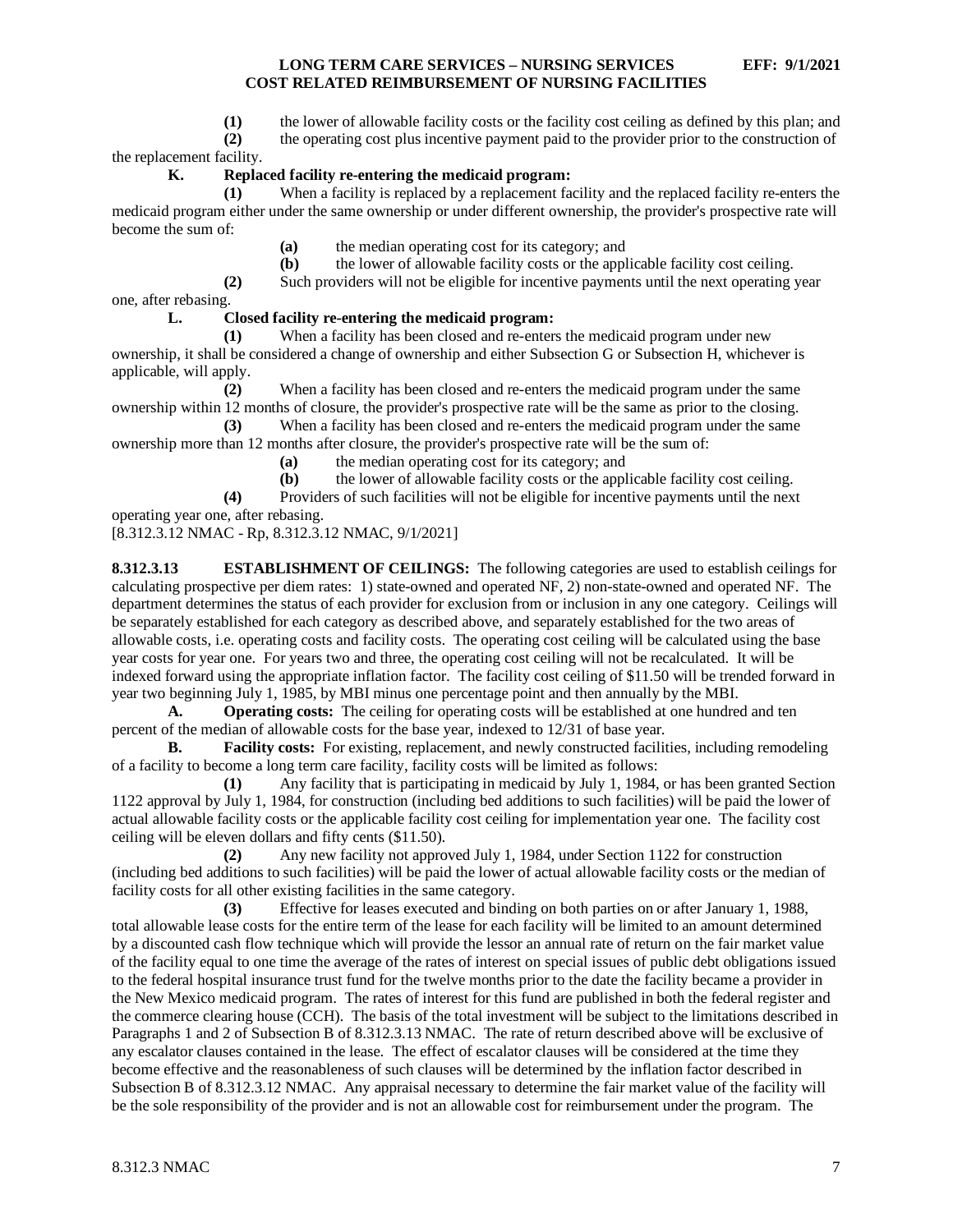appraisals must be conducted by an appraiser certified by a nationally recognized entity, and such appraiser must be familiar with the health care industry, specifically long term care, and must be familiar with the geographic area in which the facility is located. Prior to the appraisal taking place, the provider must submit to the department the name of the appraiser, a copy of his/her certification, and a brief description of the appraiser's relevant experience. The use of a particular appraiser is subject to the approval of the department.

**(4)** For newly constructed facilities, reconstruction of a facility to become a long term care facility, and replacement facilities entering the medicaid program on or after January 1, 1988, the total basis of depreciable assets shall not exceed the median cost of construction of a nursing home as listed in the Robert S. Means construction index, adjusted for New Mexico costs and for inflation in the construction industry from the date of publication to the date the provider is expected to enter the New Mexico medicaid program. The costs of construction referred to herein is expected to include only the cost of the building and fixed equipment. A reasonable value of land and major moveable equipment will need to be added to obtain the value of the entire facility.

> **(5)** When an existing facility is sold, facility costs per day will be limited to the lower of: **(a)** allowable facility costs determined by using the medicare principles of

reimbursement; or

**(b)** the facility cost ceiling.

**(6)** When an existing facility is leased, the facility costs per day will be limited to the lower

of:

**(a)** actual allowable facility costs; or

**(b)** for facilities owned or operated by the lessor for 10 years or longer, the applicable facility cost ceiling; or

**(c)** for facilities owned or operated by the lessor less than 10 years, one hundred and ten percent of the median of facility costs for all providers in the same category.

When a replaced facility re-enters the medicaid program either under the same ownership as existed prior to the replacement or under different ownership, facility costs per day will be limited to the lower of:

**(a)** actual allowable facility costs; or

**(b)** the median of facility costs for all other existing facilities in the same category. [8.312.3.13 NMAC - Rp, 8.312.3.13 NMAC, 9/1/2021]

<span id="page-8-0"></span>**8.312.3.14 IMPUTED OCCUPANCY:** In order to insure that the medicaid program does not pay for costs associated with unnecessary beds as evidenced by under-utilization, allowable facility costs will be calculated by imputing a ninety percent occupancy rate. This provision will apply to:

**A.** any new facility certified for participation in the medicaid program on or after January 1, 1988;<br>**B.** existing facilities, if the number of licensed or certified beds increases on or after January 1, 199

**B.** existing facilities, if the number of licensed or certified beds increases on or after January 1, 1988. In such cases, occupancy will be imputed for all beds;

**C.** replacement facilities, certified for participation in the medicaid program on or after January 1, 1988, if the replacement facility contains a higher number of licensed or certified beds than the facility being replaced;

**D.** any replaced facility which re-enters the medicaid program on or after January 1, 1988, either under the same ownership or different ownership;

**E.** any closed facility which re-enters the medicaid program on or after January 1, 1988;<br>**F.** facility costs will be adjusted and the resulting rate change will become effective whe

facility costs will be adjusted and the resulting rate change will become effective when any of the above occurs; providers operating such facilities shall submit appropriate information regarding facility costs so that the rate adjustment can be computed.

[8.312.3.14 NMAC - Rp, 8.312.3.14 NMAC, 9/1/2021]

# <span id="page-8-1"></span>**8.312.3.15 ADJUSTMENTS TO BASE YEAR COSTS:**

**A.** Since rebasing of the prospective per diem rate will take place every three years, the department recognizes that certain circumstances may warrant an adjustment to the base rate. Therefore, the provider may request such an adjustment for the following reasons:

**(1)** additional costs incurred to meet new requirements imposed by government regulatory agencies, taxation authorities, or applicable law (e.g. minimum staffing requirements, social security taxation of 501 (c)(3) corporations, minimum wage change, property tax increases, etc.);

**(2)** additional costs incurred as a result of uninsurable losses from catastrophic occurrences;

and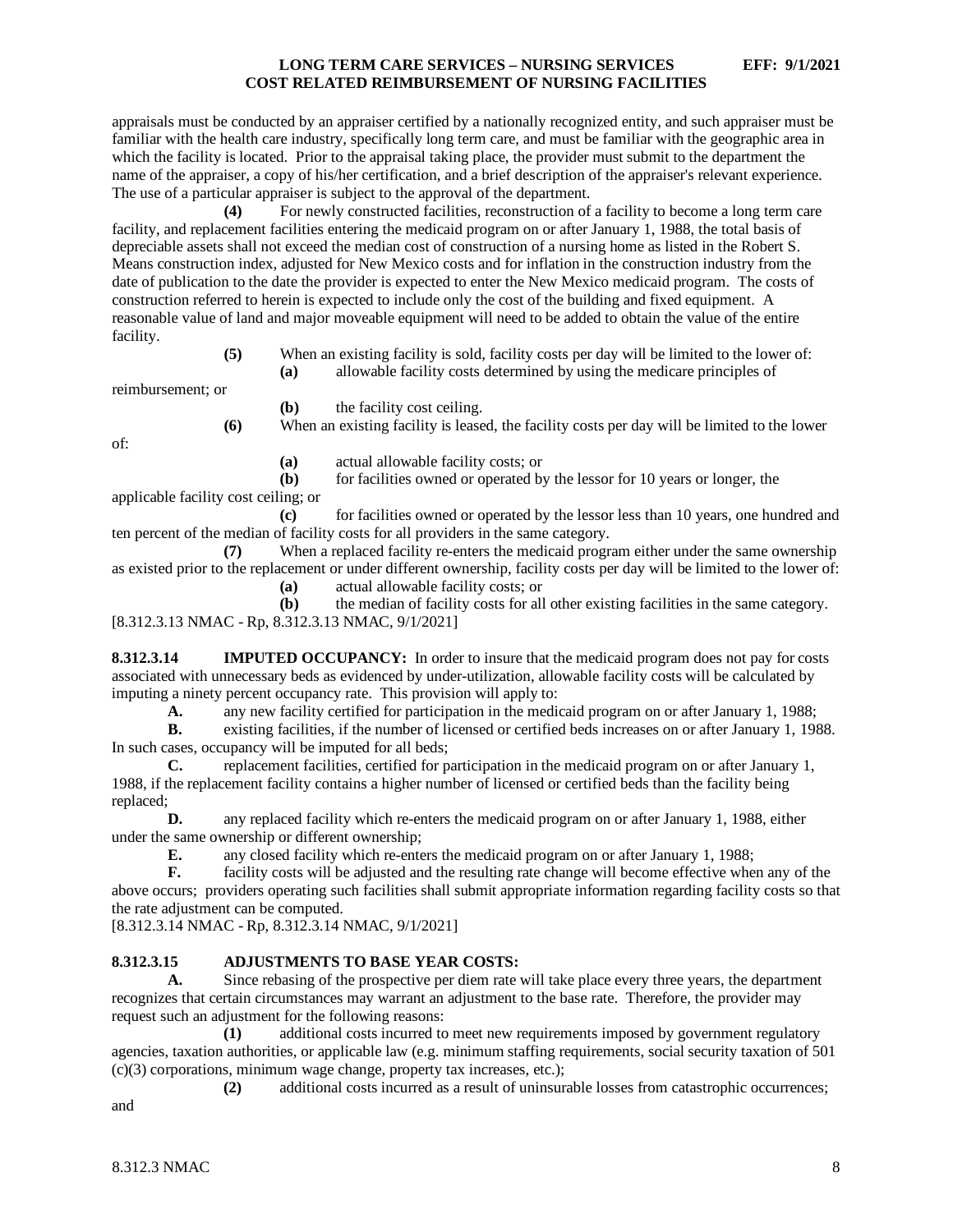**(3)** additional costs of approved expansion, remodeling or purchase of equipment;

**B.** Such additional costs must reach a minimum of \$10,000 incurred cost per year for rebasing to be considered. The provider may request consideration of such rebasing no more than twice in its fiscal year. The provider is encouraged to submit such rebasing requests before the cost is actually incurred if possible. The department will approve or disapprove the rebasing request in a timely manner. If the rebasing is approved, the resulting increase in the prospective per diem rate will go into effect:

or

**(1)** beginning with the month the cost was actually incurred if prior approval was obtained;

**(2)** no later than 30 days from the date of the approval if retroactive approval was obtained. **C.** At no time will rebasing in excess of the applicable operating or facility cost ceilings be allowed, unless the department determines that a change in law or regulation has equal impact on all providers regardless of the ceiling limitation. An example of this would be the minimum wage law.

**D.** Pursuant to budget availability, the decision to approve any adjustments to base year costs will be at the department's discretion.

[8.312.3.15 NMAC - Rp, 8.312.3.15 NMAC, 9/1/2021]

<span id="page-9-0"></span>**8.312.3.16 IMPLEMENTATION OF NURSING HOME REFORM REQUIREMENTS EFFECTIVE OCTOBER 1, 1990:** As mandated by Section 1919 of the Social Security Act, the following changes are made effective October 1, 1990:

**A. Elimination of SNF/ICF Distinction:** Effective October 1, 1990, the SNF and ICF distinctions will be eliminated and all participating providers will become NFs. In order to account for the change the following will be implemented:

**(1)** Two levels of NF services will exist, representing the care needs of the respective recipients: High NF; Low NF.

**(2)** A high NF rate and a low NF rate will be established for each provider.

**(3)** For existing SNFs, the High NF rate will be the provider's SNF rate in effect on September 30, 1990.

**(4)** For existing SNFs with no existing ICF rate, the low NF rate will be the provider's SNF rate in effect on September 30, 1990, minus an amount equal to the statewide mean differential of the operating component of current SNF/ICF rates.

**(5)** For existing ICFs, the low NF rate will be the provider's ICF rate in effect on September 30, 1990.

**(6)** For existing ICFs with no existing SNF rate, the high NF rate will be the provider's ICF rate in effect on September 30, 1990, plus an amount equal to the statewide mean differential of the operating component of current SNF/ICF rates.

**B. Cost increases related to nursing home reform:** To account for cost increases necessary to comply with the nursing home reform provisions, the following amounts will be added to NF rates (see above), effective October 1, 1990: high NF \$3.69; low NF \$4.96. [8.312.3.16 NMAC - Rp, 8.312.3.16 NMAC, 9/1/2021]

<span id="page-9-1"></span>**8.312.3.17 PAYMENT OF RESERVE BED DAYS:** When medicaid payment is made to reserve a bed while the recipient is absent from the facility, the reserve bed day payment shall be in an amount equal to fifty percent of the regular payment rate.

[8.312.3.17 NMAC - Rp, 8.312.3.17 NMAC, 9/1/2021]

#### <span id="page-9-2"></span>**8.312.3.18 RECONSIDERATION PROCEDURES FOR LONG TERM CARE DETERMINATIONS:**

**A.** A provider who is dissatisfied with the base year rate determination or the final settlement (in the case of a change in ownership) may request a reconsideration of the determination by addressing a request for reconsideration to: director, medical assistance division, human services department, P.O. Box 2348, Santa Fe, New Mexico 87504-2348.

**B.** The filing of a request for reconsideration will not effect the imposition of the determination.<br> **C.** A request for reconsideration, to be timely, must be filed with or received by the medical

**C.** A request for reconsideration, to be timely, must be filed with or received by the medical assistance division director no later than 30 days after the date of the determination notice to the provider.

**D.** The written request for reconsideration must identify each point on which it takes issue with the audit agent and must include all documentation, citation of authority, and argument on which the request is based. Any point not raised in the original filed request may not be raised later.